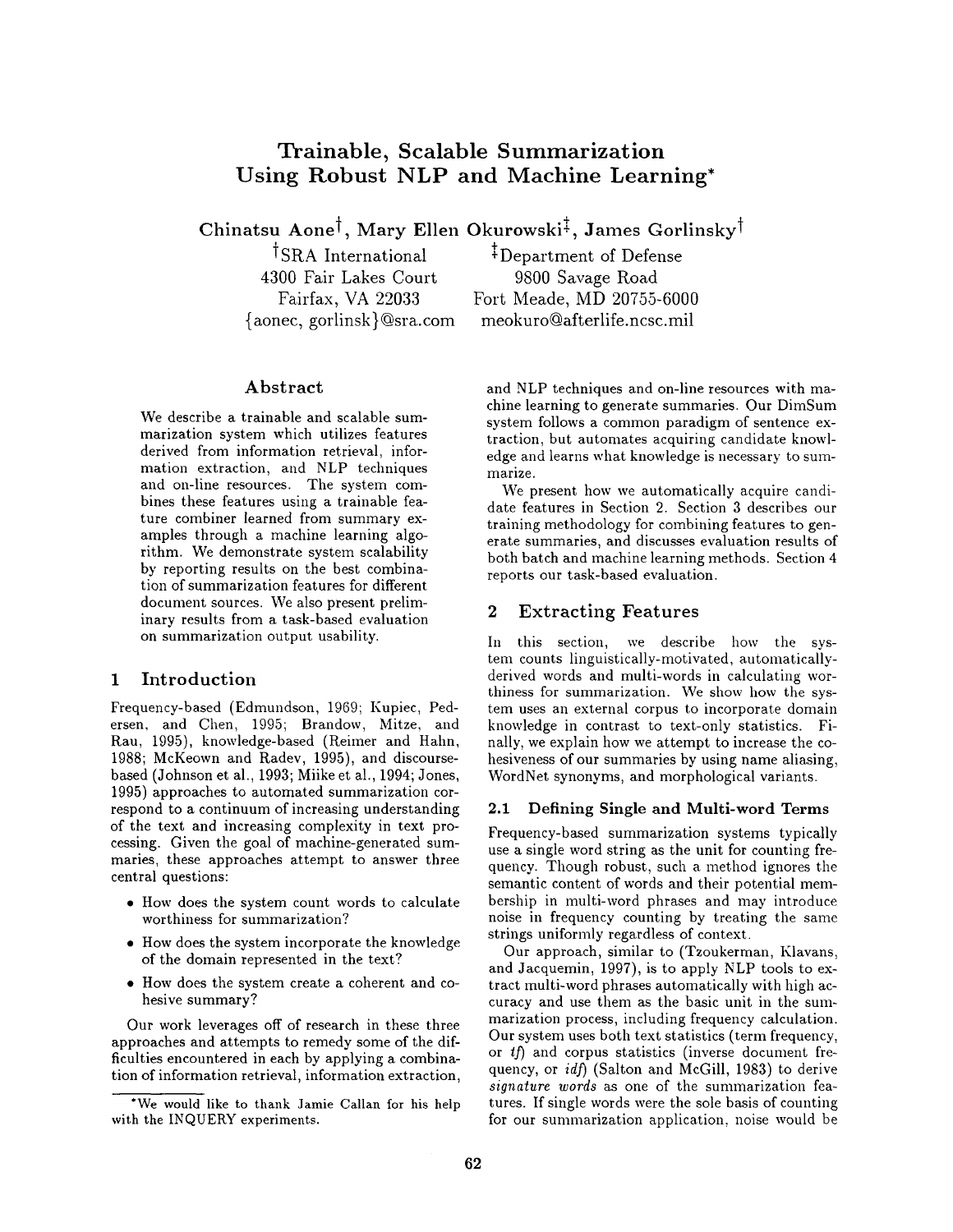introduced both in term frequency and inverse document frequency.

First, we extracted two-word noun collocations by pre-processing about 800 MB of L.A. Times/Washington Post newspaper articles using a POS tagger and deriving two-word noun collocations using mutual information. Secondly, we employed SRA's NameTag<sup>TM</sup> system to tag the aforementioned corpus with names of people, entities, and places, and derived a baseline database for *t]\*idfcal*culation. Multi-word names (e.g., "Bill Clinton") are treated as single tokens and disambiguated by semantic types in the database.

## 2.2 Acquiring Knowledge of the Domain

Knowledge-based summarization approaches often have difficulty acquiring enough domain knowledge to create conceptual representations for a text. We have automated the acquisition of *some* domain knowledge from a large corpus by calculating *idfval*ues for selecting signature words, deriving collocations statistically, and creating a word association index (Jing and Croft, 1994).

#### 2.3 Recognizing Sources of Discourse Knowledge through Lexical Cohesion

Our approach to acquiring sources of discourse knowledge is much shallower than those of discoursebased approaches. For a target text for summarization, we tried to capture lexical cohesion of signature words through name aliasing with the NameTag tool, synonyms with WordNet, and morphological variants with morphological pre-processing.

# 3 Combining Features

We experimented with combining summarization features in two stages. In the first batch stage, we experimented to identify what features are most effective for signature words. In the second stage, we took the best combination of features determined by the first stage and used it to define "high scoring signature words." Then, we trained DimSum over highscore signature word feature, along with conventional length and positional information, to determine which training features are most useful in rendering useful summaries. We also experimented with the effect of training and different corpora types.

# 3.1 Batch Feature Combiner

#### 3.1.1 Method

In DimSum, sentences are selected for a summary based upon a score calculated from the different combinations of signature word features and their expansion with the discourse features of aliases, synonyms, and morphological variants. Every token in a document is assigned a score based on its *tf\*idf*  value. The token score is used, in turn, to calculate the score of each sentence in the document. The

score of a sentence is calculated as the average of the scores of the tokens contained in that sentence. To obtain the best combination of features for sentence extraction, we experimented extensively.

The summarizer allows us to experiment with both how we count and what we count for both inverse document frequency and term frequency values. Because different baseline databases can affect *idfvalues,* we examined the effect on summarization of multiple baseline databases based upon nmltiple definitions of the signature words. Similarly, the discourse features, i.e., synonyms, morphological variants, or name aliases, for signature words, can affect *tf* values. Since these discourse features boost the term frequency score within a text when they are treated as variants of signature words, we also examined their impact upon summarization.

After every sentence is assigned a score, the top  $n$ highest scoring sentences are chosen as a summary of the content of the document. Currently, the Dim-Sum system chooses the number of sentences equal to a power  $k$  (between zero and one) of the total number of sentences. This scheme has an advantage over choosing a given percentage of document size as it yields more information for longer documents while keeping summary size manageable.

## 3.1.2 Evaluation

Over 135,000 combinations of the above parameters were performed using 70 texts from L.A. Times/Washington Post. We evaluated the summary results against the human-generated extracts for these 70 texts in terms of F-Measures. As the results in Table 1 indicate, name recognition, alias recognition and WordNet (for synonyms) all make positive contributions to the system summary performance.

The most significant result of the batch tests was the dramatic improvement in performance from withholding person names from the feature combination algorithm.The most probable reason for this is that personal names usually have high *idf* values, but they are generally not good indicators of topics of articles. Even when names of people are associated with certain key events, documents are not usually *about* these people. Not only do personal names appear to be very misleading in terms of signature word identification, they also tend to mask synonym group performance. WordNet synonyms appear to be effective only when names are suppressed.

#### 3.2 Trainable Feature Combiner

# 3.2.1 Method

With our second method, we developed a trainable feature combiner using Bayes' rule. Once we had defined the best feature combination for high scoring *tf\*idf* signature words in a sentence in the first round, we tested the inclusion of commonly acknowledged positional and length informa-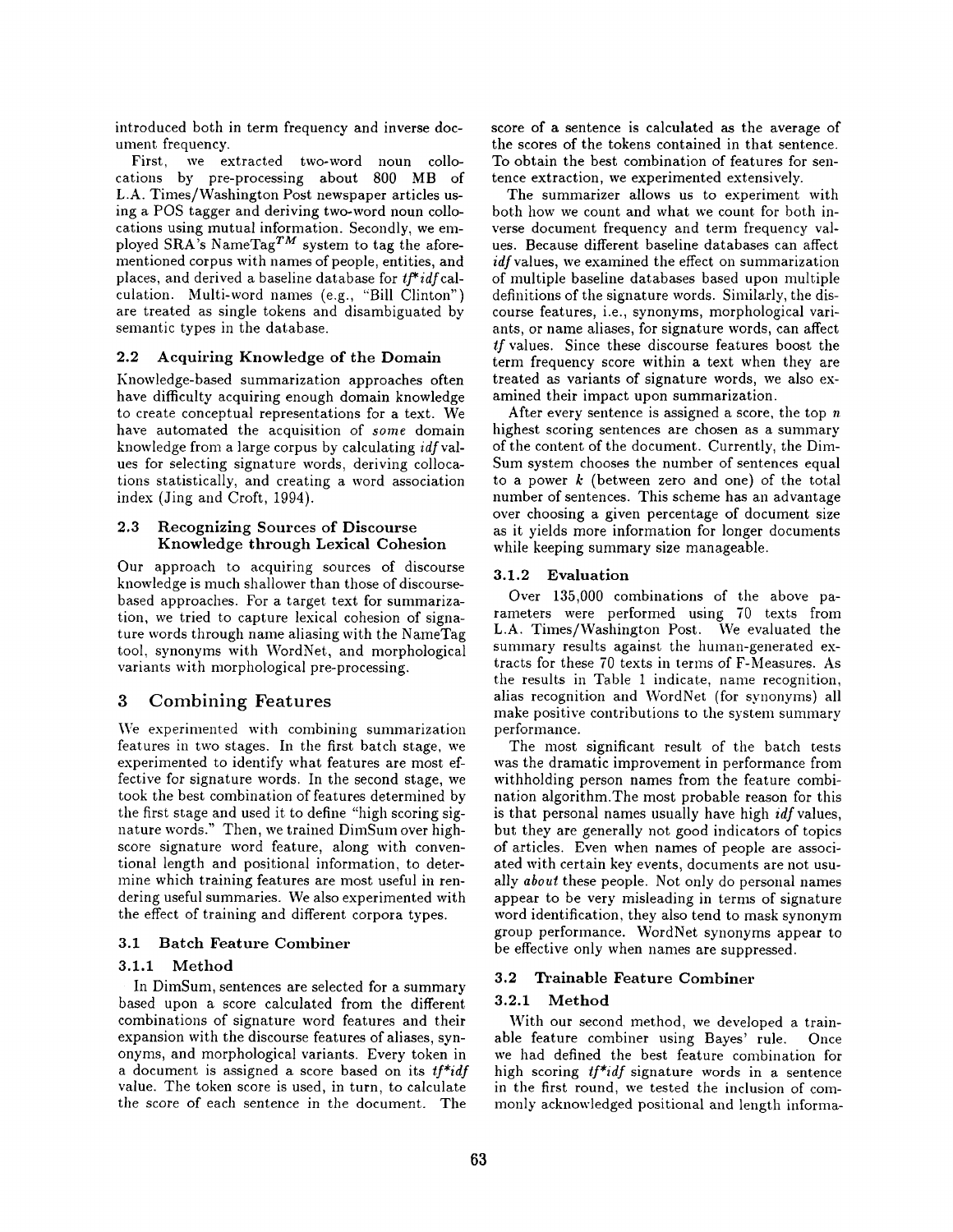| Entity | Place | Person | <b>Alias</b> | Syn. | $F-M$             |
|--------|-------|--------|--------------|------|-------------------|
|        |       |        |              |      | $\overline{41.3}$ |
|        |       |        |              |      | 40.7              |
|        |       |        |              |      | 40.4              |
|        |       |        |              |      | 39.6              |
|        |       |        |              |      | 39.5              |
|        |       |        |              |      | 39.0              |
|        |       |        |              |      | 37.4              |
|        |       |        |              |      | 37.4              |
|        |       |        |              |      | 37.2              |
|        |       |        |              |      | 36.7              |

Table 1: Results for Different Feature Combinations

tion. From manually extracted summaries, the system automatically learns to combine the following extracted features for summarization:

- short sentence length (less than 5 words)
- $\bullet$  inclusion high-score *tf*<sup>\*</sup>*idf* signature words in a sentence
- sentence position in a document (lst, 2nd, 3rd or 4th quarter)
- sentence position in a paragraph (initial. medial, final)

Inclusion in the high scoring *t]\* idf signature* word set was determined by a variable system parameter (identical to that used in the pre-trainable version of the system). Unlike Kupiec *et al.'s* experiment, we did not use the *cue word* feature. Possible values of the paragraph feature are identical to how Kupiec  $et$ *al.* used this feature, but applied to all paragraphs because of the short length of the newspaper articles.

#### **3.2.2 Evaluation**

We performed two different rounds of experiments, the first with newspaper sets and the second with a broader set from the TREC-5 collection (Harman and Voorhees, 1996). In both rounds we experimented with

- different feature sets
- different data sources
- the effects of training.

In the first round, we trained our system on 70 texts from the L.A. Times/Washington Post (latwpdevl) and then tested it against 50 new texts from the L.A. Times/Washington Post (latwp-testl) and 50 texts from the Philadelphia Inquirer (pi-testl). The results are shown in Table 2. In both cases, we found that the effects of training increased system scores by as much as 10% F-Measure or greater. Our results are similar to those of Mitra (Mitra, Singhal, and Buckley, 1997), but our system with the trainable combiner was able to outperform the lead sentence summaries.

| <b>Text Set</b> | Training? | F-M  | Lead |  |
|-----------------|-----------|------|------|--|
| latwp-dev1      | NΟ        | 41.3 |      |  |
| latwp-dev1      | YES       | 49.9 | 48.2 |  |
| latwp-test1     | NΟ        | 31.9 |      |  |
| latwp-test1     | YES       | 44.6 | 42.0 |  |
| pi-test1        | NΟ        | 40.5 |      |  |
| pi-test1        | YES       | 49.7 | 47.7 |  |

Table 2: Results on Different Test Sets with or without Training

| $\overline{F-M}$  | Sentence       | High           | Document | Paragraph |
|-------------------|----------------|----------------|----------|-----------|
|                   | Length         | Score          | Position | Position  |
| 24.6              |                |                |          | ۰         |
| 24.6              | $\overline{+}$ |                |          |           |
| 39.2              | ┿              |                |          |           |
| 39.7              |                |                |          |           |
| 39.7              |                | $^{+}$         |          |           |
| 39.7              |                | $\overline{+}$ |          |           |
| 39.7              |                | $\ddot{}$      |          | ┿         |
| 39.7              |                | $\ddot{}$      |          | $\,+\,$   |
| $\overline{43.8}$ |                |                |          |           |
| 45.1              |                |                |          | ┿         |
| 45.5              |                |                |          |           |
| $\overline{45.7}$ | $\div$         |                | $\div$   |           |
| 46.6              |                | $\,+\,$        |          |           |
| 46.6              |                | $+$            |          |           |
| 48.4              |                | $\ddag$        |          | $\, +$    |
| 49.9              |                | $\overline{+}$ | $\div$   | $^{+}$    |

Table 3: Effects of Different Training Features

Table 3 summarizes the results of using different training features on the 70 texts from L.A. Times/Washington Post (latwp-dev1). It is evident that positional information is the most valuable. while the sentence length feature introduces the most noise. High scoring signature word sentences contribute, especially in conjunction with the positional information and the paragraph feature. High Score refers to using antf<sup>\*</sup>idfmetric with Word-Net synonyms and name aliases enabled, person names suppressed, but all other name types active.

The second round of experiments were conducted using 100 training and 100 test texts for each of six sources from the the TREC 5 corpora (i.e., Associated Press, Congressional Records, Federal Registry, Financial Times, Wall Street Journal, and Ziff). Each corpus was trained and tested on a large baseline database created by using multiple text sources. Results on the test sets are shown in Table 4. The discrepancy in results among data sources suggests that summarization may not be equally viable for all data types. This squares with results reported in (Nomoto and Matsumoto, 1997) where learned attributes varied in effectiveness by text type.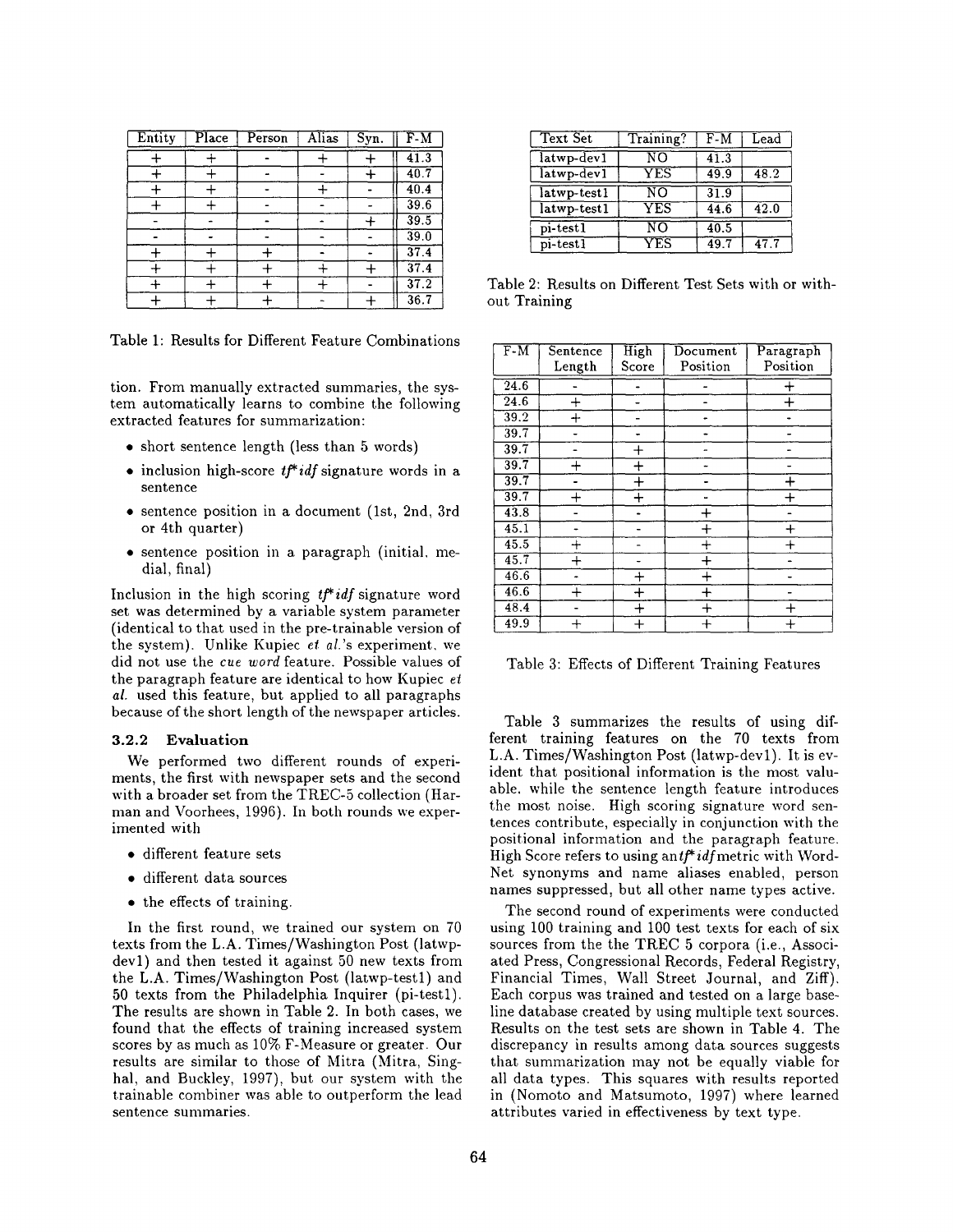| Text Set                      | F-M  | Precision | Recall | Short | High Score             | Doc. Position | Para. Position |
|-------------------------------|------|-----------|--------|-------|------------------------|---------------|----------------|
| ap-test1                      | 49.7 | 47.5      | 52.1   | YES   | YES                    | YES           | YES            |
| $cr-test1$                    | 36.1 | 35.1      | 37.0   | YES   | ΝŌ                     | ${\rm YES}$   | YES            |
| fr-test1                      | 38.4 | 33.8      | 44.5   | YES   | ÑΟ                     | ${\rm YES}$   | YES            |
| ft-test1                      | 46.5 | 41.8      | 52.3   | YES   | ${\rm \overline{YES}}$ | YES           | ΝŌ             |
| $\overline{\text{wsj-test1}}$ | 51.5 | 48.5      | 54.8   | YES   | ΝŌ                     | ${\rm YES}$   | YES            |
| $z$ f-test $1$                | 46.6 | 45.0      | 48.3   | NO    | ${\rm \overline{YES}}$ | YES           | YES            |

Table 4: Results of Summaries for Different Corpora

## 4 Task-based Evaluation

The goal of our task-based evaluation was to determine whether it was possible to retrieve automatically generated summaries with similar precision to that of retrieving the full texts. Underpinning this was the intention to examine whether a generic summary could *substitute* for a full-text document given that a common application for summarization is assumed to be browsing/scanning summarized versions of retrieved documents. The assumption is that summaries help to accelerate the browsing/scanning without information loss.

Miike *et al.* (1994) described preliminary experiments comparing browsing of original full texts with browsing of dynamically generated abstracts and reported that abstract browsing was about 80% of the original browsing function with precision and recall about the same. There is also an assumption that summaries, as encapsulated views of texts, may actually improve retrieval effectiveness. (Brandow, Mitze, and Rau, 1995) reported that using programmatically generated summaries improved precision significantly, but with a dramatic loss in recall.

We identified 30 TREC-5 topics, classified by the easy/hard retrieval schema of (Voorhees and Harman, 1996), five as hard, five as easy, and the remaining twenty were randomly selected. In our evaluation, INQUERY (Allan et al., 1996) retrieved and ranked 50 documents for these 30 TREC-5 topics. Our summary system summarized these 1500 texts at 10%.reduction, 20%, 30%, and at what our system considers the BEST reduction. For each level of reduction, a new index database was built for IN-QUERY, replacing the full texts with summaries.

The 30 queries were run against the new database, retrieving 10,000 documents per query. At this point, some of the summarized versions were dropped as these documents no longer ranked in the 10,000 per topic, as shown in Table 5. For each query, all results except for the documents summarized were thrown away. New rankings were computed with the remaining summarized documents. Precision for the INQUERY baseline (INQ.base) was then compared against each level of the reduction. Table 6 shows that at each level of reduction the overall precision dropped for the summarized versions. With more reduction, the drop was more dra-

| Precision at         | INQ.base | INQ.BEST |  |
|----------------------|----------|----------|--|
| $\overline{5}$ docs  | .8000    | .8000    |  |
| $10$ docs            | .8000    | .7800    |  |
| $15 \overline{docs}$ | .7465    | .7200    |  |
| $20$ docs            | .7600    | .7200    |  |
| $30 \text{ does}$    | .7067    | .6733    |  |

Table 7: Precision for 5 High Recall Queries

matic. However, the BEST summary version performed better than the percentage methods.

We examined in more detail document-level averages for five "easy" topics for which the INQUERY system had retrieved a high number of texts. Table 7 reveals that for topics with a high INQUERY retrieval rate the precision is comparable. We posit that when queries have a high number of relevant documents retrieved, the summary system is more likely to *reduce* information rather than *lose* information. Query topics with a high retrieval rate are likely to have documents on the subject matter and therefore the summary just reduces the information, possibly alleviating the browsing/scanning load.

We are currently examining documents lost in the re-ranking process and are cautious in interpreting results because of the difficulty of closely correlating the term selection and ranking algorithms of automatic IR systems with human performance. Our experimental results do indicate, however, that generic summarization is more useful when there are many documents of interest to the user and the user wants to scan summaries and weed out less relevant document quickly.

## 5 Summary

Our summarization system leverages off research in information retrieval, information extraction, and NLP. Our experiments indicate that automatic summarization performance can be enhanced by discovering different combinations of features through a machine learning technique, and that it can exceed lead summary performance and is affected by data source type. Our task-based evaluation reveals that generic summaries may be more effectively applied to high-recall document, retrievals.